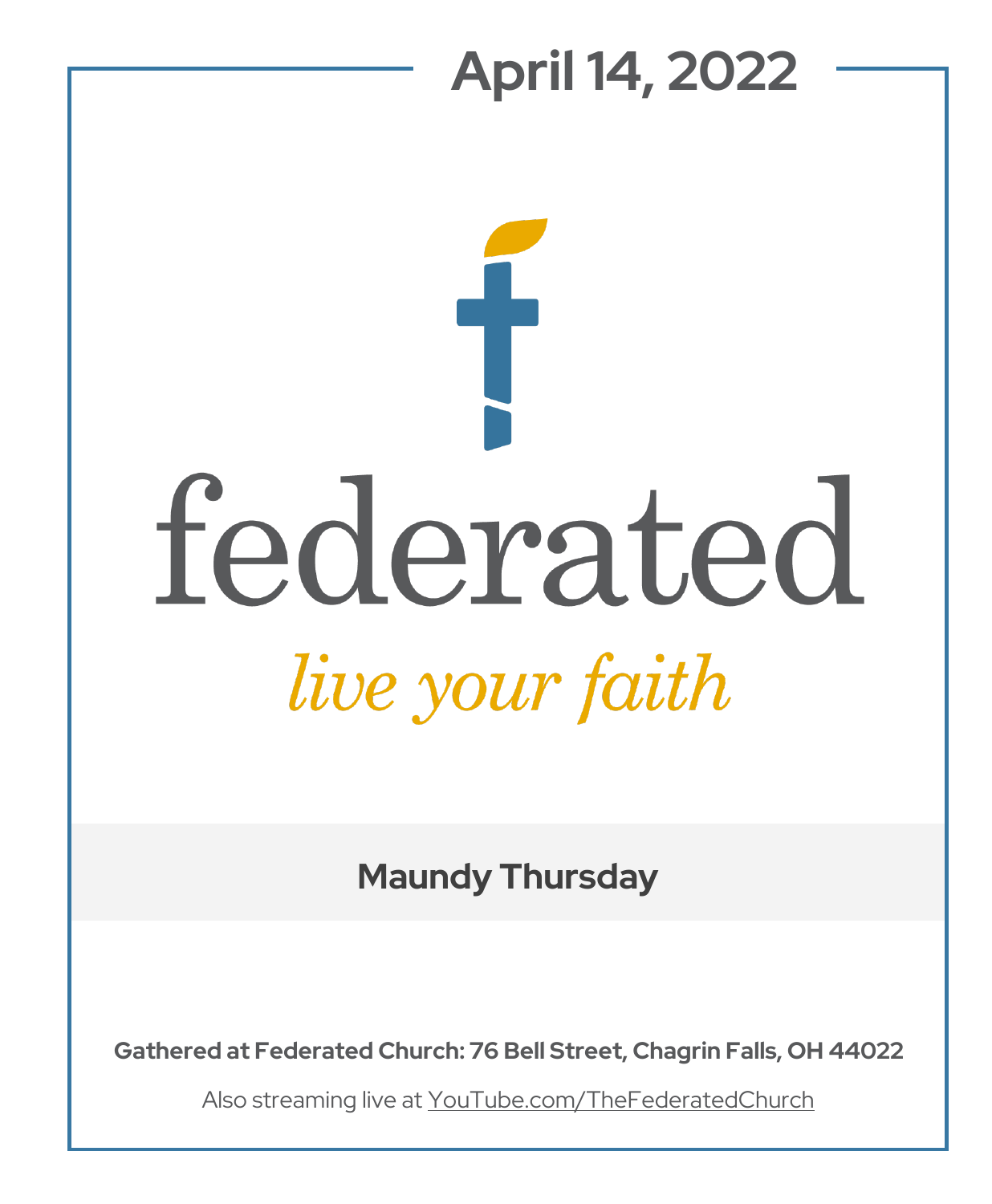

### **April 14, 2022 Maundy Thursday 8 PM**

*Tenebrae, meaning "Darkness," is an early fourth-century service of shadows that makes use of the extinguishing of lights to remind us of the rejection and desertion of Christ by his disciples - then and now.*

## **Meditation Music** (7:30 PM) *Calvary* (R. Billingham) Marcia Snavely, organ Ah! Holy Jesus (R. Haan) **Barry Stees, bassoon** *How Deep the Father's Love for Us* (S. Townsend) Nancy Isham and Kate Breen, vocal duet *Behold the Lamb* (arr. L. Larson) Barry Stees, bassoon *There Is a Green Hill Far Away* (J. Martin) Beth Rutkowski and Bruce Gigax, vocal duet *String Symphony No.12, II. Andante* (Felix Mendelssohn) String Orchestra Surely, He has Borne Our Sorrows (H. Sorenson) Federated Choir *Meditation from Thaïs* (J. Massenet) Barry Stees, bassoon **Invitation to Worship Invitation to Worship Rev.** Hamilton Throckmorton

**Call to Worship** (based on Psalm 27)

One: God is my light and my salvation; whom shall I fear?

### **All: God is the strength of my life; whom shall I dread?**

- One: We are seeking your presence, O God.
	- **All: Do not abandon us to our foes. There are people who hate us, things that control us, places that frighten us.**

One: Trust in God. Stand fast and have courage.

 **All: Help us this night not to fall away. Strengthen our faith, increase our love for one another and for you, and give us the courage to withstand.** 

**\* Hymn** *Go to Dark Gethsemane (vs. 1-3)* No. 196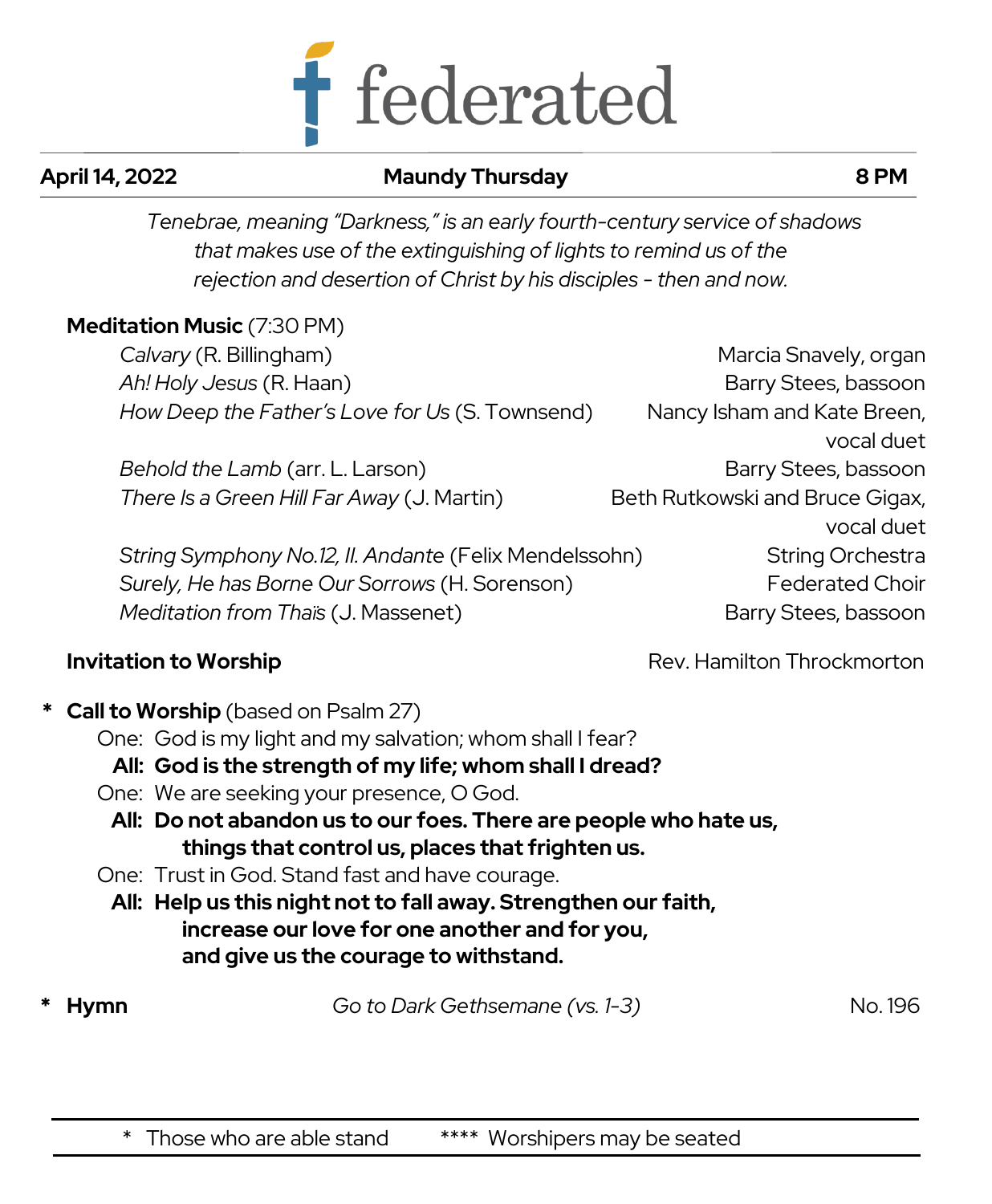|                            | Prayer of Confession (unison)<br>Gracious God,<br>Our sins are too heavy to carry,<br>too real to hide, and too deep to undo.<br>Forgive what we tremble to name,<br>what our hearts can no longer bear.<br>Set us free from a past that we cannot change;<br>open to us a future in which we can be changed.<br>Grant us grace to grow more and more in your likeness and image,<br>through Jesus Christ, our Lord. Amen. |                                                                  | Rev. Judy Bagley-Bonner |
|----------------------------|----------------------------------------------------------------------------------------------------------------------------------------------------------------------------------------------------------------------------------------------------------------------------------------------------------------------------------------------------------------------------------------------------------------------------|------------------------------------------------------------------|-------------------------|
|                            | <b>Sung Response</b>                                                                                                                                                                                                                                                                                                                                                                                                       | Kyrie Eleison (Lord, Have Mercy)                                 | No. 298.                |
| <b>Assurance of Pardon</b> |                                                                                                                                                                                                                                                                                                                                                                                                                            |                                                                  |                         |
|                            | <b>Communion Hymn</b> (remain seated)<br>An Upper Room with Evening Lamps Ashine (v. 1, 2)<br>No. 428                                                                                                                                                                                                                                                                                                                      |                                                                  |                         |
|                            | <b>Communion:</b> Worshipers will receive communion through individual servings.<br>If you did not receive one as you entered the Sanctuary, let an usher know.                                                                                                                                                                                                                                                            |                                                                  |                         |
|                            |                                                                                                                                                                                                                                                                                                                                                                                                                            | <b>Communion Music</b> O Sacred Head, Now Wounded (arr. R. Haan) | Barry Stees, bassoon    |
|                            | <b>Holy Week Prayers</b>                                                                                                                                                                                                                                                                                                                                                                                                   |                                                                  | Rev. Bagley-Bonner      |
|                            | <b>Lord's Prayer</b><br>Our Father, who art in heaven, hallowed be thy name.<br>Thy kingdom come, thy will be done, on earth as it is in heaven.<br>Give us this day our daily bread.<br>And forgive us our sins, as we forgive those who sin against us.<br>And lead us not into temptation but deliver us from evil.<br>For thine is the kingdom and the power and the glory forever. Amen.                              |                                                                  |                         |
|                            | <b>Scripture Reading</b>                                                                                                                                                                                                                                                                                                                                                                                                   | John 18:25-40                                                    | Peggie Jo Shinagawa     |
| *                          | <b>Hymn</b>                                                                                                                                                                                                                                                                                                                                                                                                                | When I Survey the Wondrous Cross                                 | No. 195                 |
|                            | <b>Scripture Reading</b>                                                                                                                                                                                                                                                                                                                                                                                                   | John 19:1-30                                                     | Randy Fusco             |

This Sanctuary is equipped with a **Hearing Loop system** that works with all **Telecoil-equipped hearing aids** to amplify sound with excellent clarity.